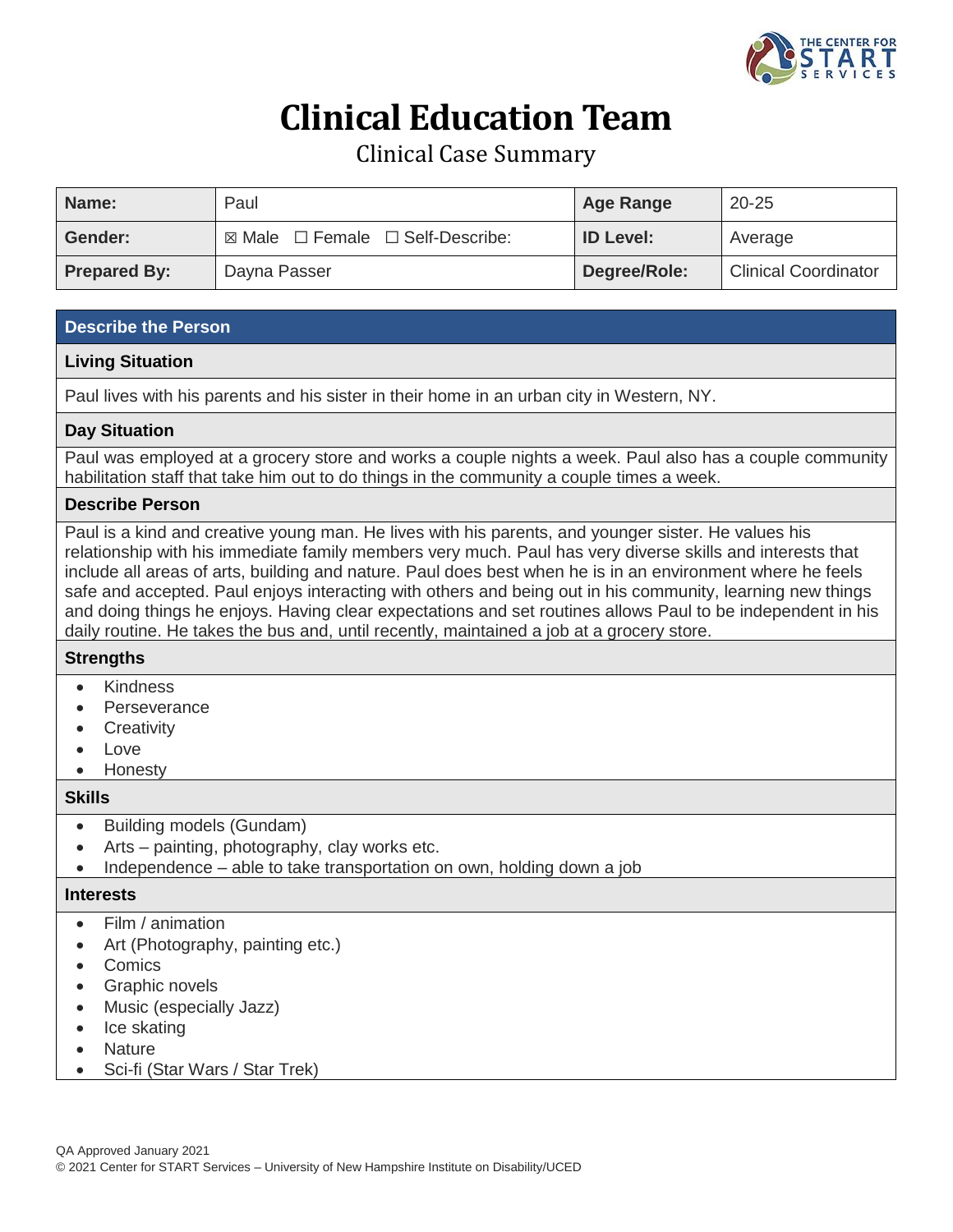

| <b>Biopsychosocial Profile</b>                                |                                                                 |  |  |  |
|---------------------------------------------------------------|-----------------------------------------------------------------|--|--|--|
| <b>Psychiatric Diagnoses:</b>                                 | ADHD, Generalized Anxiety Disorder, Major Depressive Disorder   |  |  |  |
| Intellectual and Developmental<br>Disability (IDD) Diagnoses: | Autism Spectrum Disorder                                        |  |  |  |
| <b>Medical/Health Conditions</b>                              | Selective IGg deficiency, Asthma                                |  |  |  |
| <b>Social Stressors:</b>                                      | Recent difficulties at work, stress over family health concerns |  |  |  |

| <b>Current Medications</b> |                      |                                               |  |  |  |
|----------------------------|----------------------|-----------------------------------------------|--|--|--|
| <b>Medication</b>          | Purpose              | Dose                                          |  |  |  |
| Methylphenidate (Ritalin)  | <b>ADHD</b>          | 20mg tabs / 1-3 times daily<br>as needed      |  |  |  |
| Hydroxyzine (Prednisone)   | Anxiety              | 25 mg tab / up to 2 tabs as<br>needed per day |  |  |  |
| Aripiprazole (Abilify)     | Depression           | 10mg at bedtime                               |  |  |  |
| Sertaline HCL (Zoloft)     | Anxiety / Depression | 100 mg / 2 tabs per day /<br>AM               |  |  |  |

#### **Current and Recent Challenges**

Include challenges occurring over the past 3-6 months. Include events, changes in supports, medical problems or anything relevant to current challenges (RSQ findings). Consider categories (changes to supports, housing, meds, etc) Paul's anxiety has been a significant contributor of his challenges across the last year. During COVID-19, Paul has many challenges because he felt anxious about getting sick. Paul feared the unknown when the pandemic began. Paul was not able to do as many activities or go out into the community as often as he would like due to pandemic restrictions. Paul likes to visit hobby shops and was unable to do so as much because of these restrictions. Paul felt trapped at home and often became verbally aggressive when he could not do what he would like to do. Paul recently lost his job because he wanted to be able to do more than just push carts and he felt he needed more support at his job. Paul's parents have been having difficulty getting some supports in place like community hab and respite because of the pandemic, causing more burn out from Paul's system. Paul and his family have been looking at assisted living apartments for Paul in the future, as Paul wants to be able to live independently as he gets older.

## **Life History from Birth to Present**

Begin at birth and encompass developmental and social history

Paul was born a healthy baby with no complications. His mother did not drink or smoke during pregnancy. Paul began developing infections and rashes when he was an infant and was diagnosed with an autoimmune disorder. Paul was a challenging infant and toddler to sooth, and often cried. Paul had delays in language and speech development as a toddler. When Paul was eighteen months old, he was evaluated, and the evaluation determined developmental and speech delays, and well as sensory issues. Paul engaged in repetitive speech and struggled to adapt to changes in his routine. Paul would often adhere to strict structure.

Paul was enrolled in an early intervention program at a local school. This school provided Paul with occupational, physical, and speech therapy. Paul's school determined when he was 5 that he needed more support and would need to repeat kindergarten in a 6:1:1 ASD classroom. Paul's family repeatedly got him evaluated for ASD, but the evaluations determined Paul did not fit the criteria and was diagnosed with general language and speech delays.